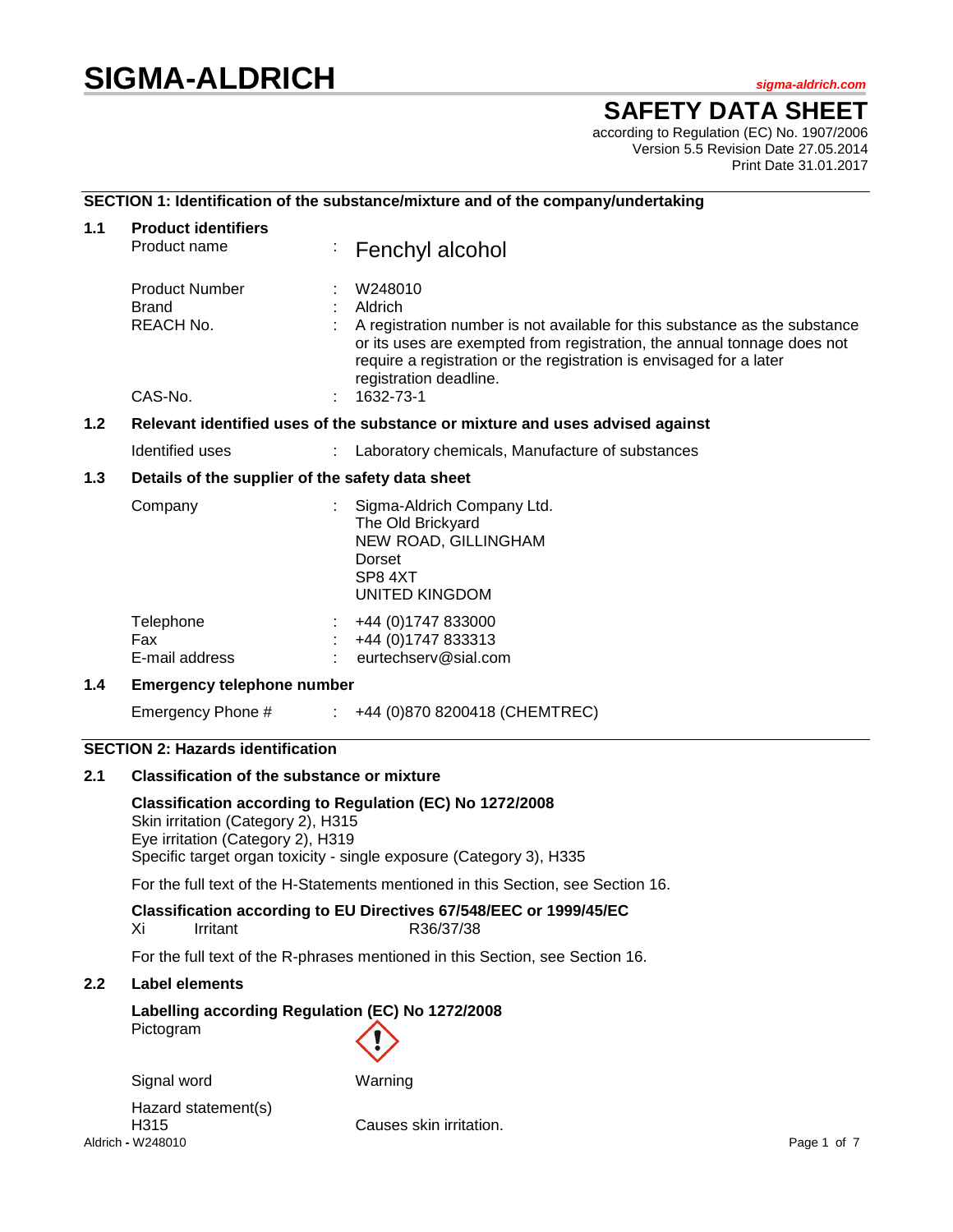| H319                                     | Causes serious eye irritation.                                      |
|------------------------------------------|---------------------------------------------------------------------|
| H <sub>335</sub>                         | May cause respiratory irritation.                                   |
| Precautionary statement(s)               | Avoid breathing dust/ fume/ gas/ mist/ vapours/ spray.              |
| P <sub>261</sub>                         | IF IN EYES: Rinse cautiously with water for several minutes. Remove |
| $P305 + P351 + P338$                     | contact lenses, if present and easy to do. Continue rinsing.        |
| Supplemental Hazard<br><b>Statements</b> | none                                                                |

# **2.3 Other hazards** - none

**3.1 Substances**

#### **SECTION 3: Composition/information on ingredients**

| <b>Substances</b> |                   |
|-------------------|-------------------|
| Formula           | : $C_{10}H_{18}O$ |
| Molecular Weight  | : $154.25$ g/mol  |
| CAS-No.           | 1632-73-1         |
| EC-No.            | $: 216-639-5$     |

#### **Hazardous ingredients according to Regulation (EC) No 1272/2008**

| Component                         |           | Classification                    | Concentration |  |
|-----------------------------------|-----------|-----------------------------------|---------------|--|
| 3,3-Dimethyl-8,9-dinorbornan-2-ol |           |                                   |               |  |
| CAS-No.                           | 1632-73-1 | Skin Irrit. 2; Eye Irrit. 2; STOT | $\leq$ 100 %  |  |
| EC-No.                            | 216-639-5 | SE 3; H315, H319, H335            |               |  |
|                                   |           |                                   |               |  |

For the full text of the H-Statements and R-Phrases mentioned in this Section, see Section 16

#### **SECTION 4: First aid measures**

#### **4.1 Description of first aid measures**

#### **General advice**

Consult a physician. Show this safety data sheet to the doctor in attendance.

#### **If inhaled**

If breathed in, move person into fresh air. If not breathing, give artificial respiration. Consult a physician.

#### **In case of skin contact**

Wash off with soap and plenty of water. Consult a physician.

#### **In case of eye contact**

Rinse thoroughly with plenty of water for at least 15 minutes and consult a physician.

#### **If swallowed**

Never give anything by mouth to an unconscious person. Rinse mouth with water. Consult a physician.

- **4.2 Most important symptoms and effects, both acute and delayed** The most important known symptoms and effects are described in the labelling (see section 2.2) and/or in section 11
- **4.3 Indication of any immediate medical attention and special treatment needed** no data available

#### **SECTION 5: Firefighting measures**

#### **5.1 Extinguishing media**

#### **Suitable extinguishing media**

Use water spray, alcohol-resistant foam, dry chemical or carbon dioxide.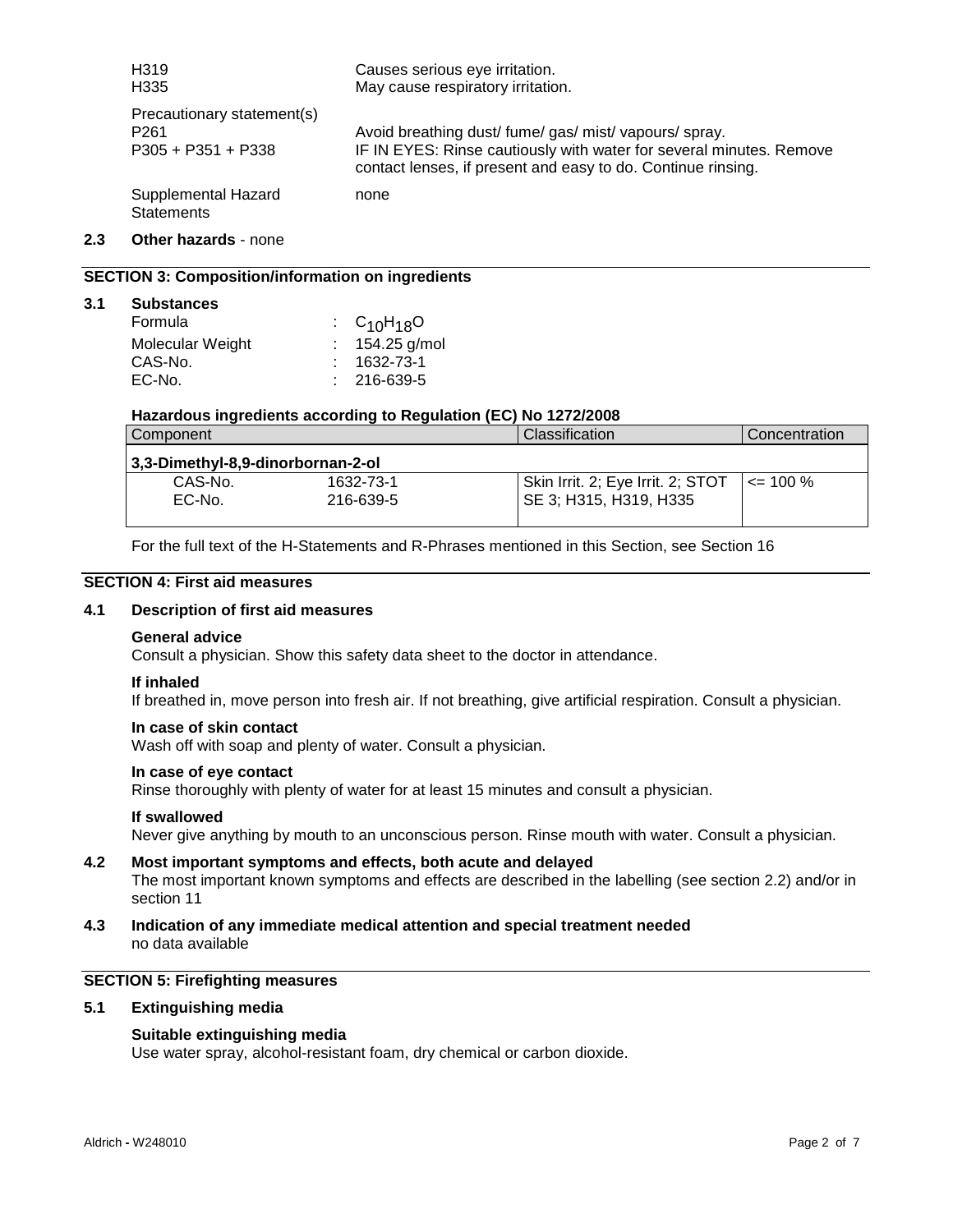- **5.2 Special hazards arising from the substance or mixture** Carbon oxides
- **5.3 Advice for firefighters** Wear self contained breathing apparatus for fire fighting if necessary.
- **5.4 Further information** no data available

# **SECTION 6: Accidental release measures**

- **6.1 Personal precautions, protective equipment and emergency procedures** Use personal protective equipment. Avoid dust formation. Avoid breathing vapours, mist or gas. Ensure adequate ventilation. Evacuate personnel to safe areas. Avoid breathing dust. For personal protection see section 8.
- **6.2 Environmental precautions** Prevent further leakage or spillage if safe to do so. Do not let product enter drains. Discharge into the environment must be avoided.
- **6.3 Methods and materials for containment and cleaning up** Pick up and arrange disposal without creating dust. Sweep up and shovel. Keep in suitable, closed containers for disposal.
- **6.4 Reference to other sections** For disposal see section 13.

#### **SECTION 7: Handling and storage**

#### **7.1 Precautions for safe handling**

Avoid contact with skin and eyes. Avoid formation of dust and aerosols. Provide appropriate exhaust ventilation at places where dust is formed.Normal measures for preventive fire protection.

For precautions see section 2.2.

**7.2 Conditions for safe storage, including any incompatibilities** Store in cool place. Keep container tightly closed in a dry and well-ventilated place.

#### **7.3 Specific end use(s)**

Apart from the uses mentioned in section 1.2 no other specific uses are stipulated

#### **SECTION 8: Exposure controls/personal protection**

#### **8.1 Control parameters**

# **Components with workplace control parameters**

Contains no substances with occupational exposure limit values.

#### **8.2 Exposure controls**

#### **Appropriate engineering controls**

Handle in accordance with good industrial hygiene and safety practice. Wash hands before breaks and at the end of workday.

#### **Personal protective equipment**

#### **Eye/face protection**

Safety glasses with side-shields conforming to EN166 Use equipment for eye protection tested and approved under appropriate government standards such as NIOSH (US) or EN 166(EU).

#### **Skin protection**

Handle with gloves. Gloves must be inspected prior to use. Use proper glove removal technique (without touching glove's outer surface) to avoid skin contact with this product. Dispose of contaminated gloves after use in accordance with applicable laws and good laboratory practices. Wash and dry hands.

The selected protective gloves have to satisfy the specifications of EU Directive 89/686/EEC and the standard EN 374 derived from it.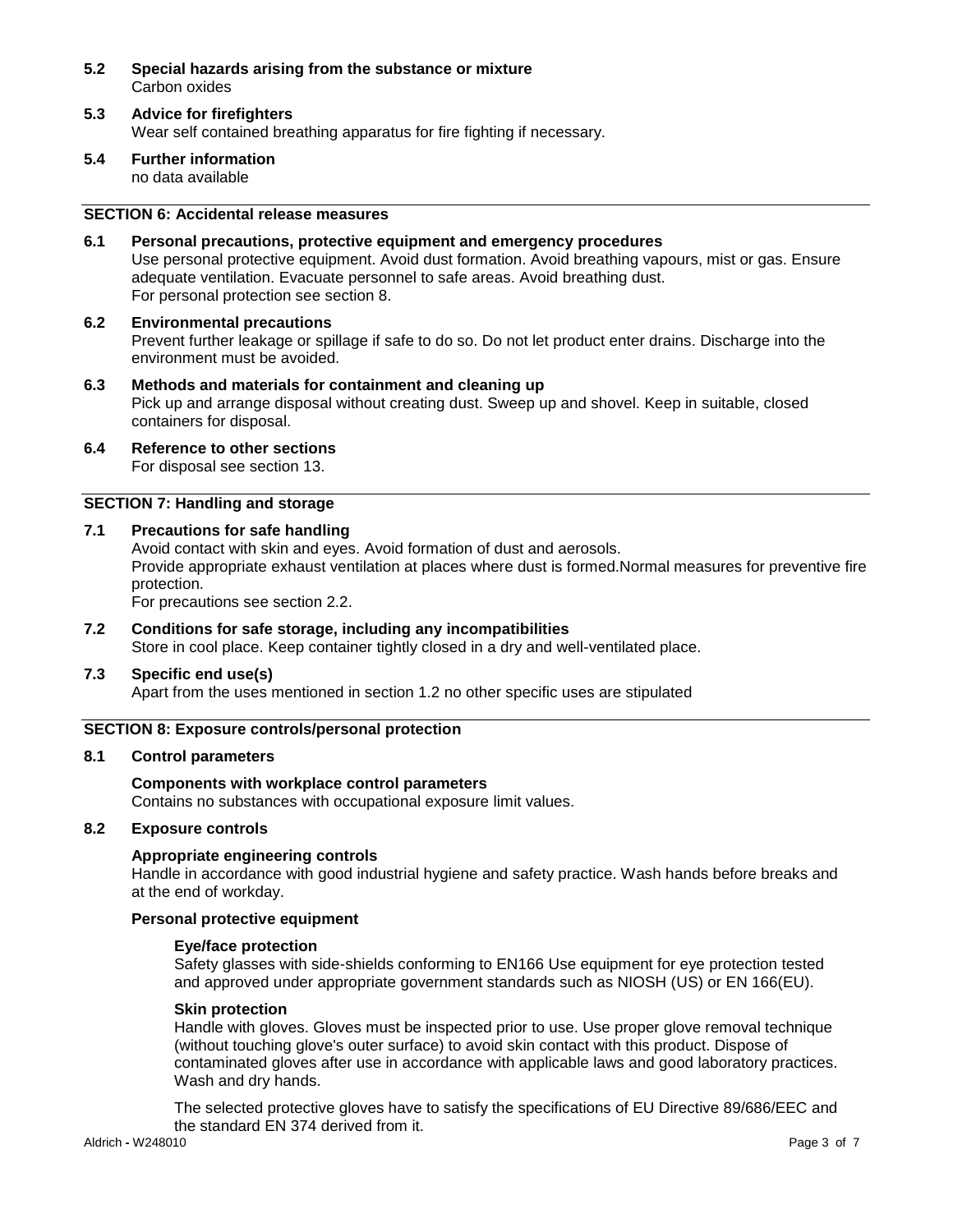#### **Body Protection**

impervious clothing, The type of protective equipment must be selected according to the concentration and amount of the dangerous substance at the specific workplace.

#### **Respiratory protection**

For nuisance exposures use type P95 (US) or type P1 (EU EN 143) particle respirator.For higher level protection use type OV/AG/P99 (US) or type ABEK-P2 (EU EN 143) respirator cartridges. Use respirators and components tested and approved under appropriate government standards such as NIOSH (US) or CEN (EU).

#### **Control of environmental exposure**

Prevent further leakage or spillage if safe to do so. Do not let product enter drains. Discharge into the environment must be avoided.

#### **SECTION 9: Physical and chemical properties**

# **9.1 Information on basic physical and chemical properties**

|     | a)      | Appearance                                         | Form: solid<br>Colour: white    |
|-----|---------|----------------------------------------------------|---------------------------------|
|     | b)      | Odour                                              | no data available               |
|     | C)      | <b>Odour Threshold</b>                             | no data available               |
|     | d)      | pH                                                 | no data available               |
|     | e)      | Melting point/freezing<br>point                    | Melting point/range: 39 - 45 °C |
|     | f)      | Initial boiling point and<br>boiling range         | no data available               |
|     | g)      | Flash point                                        | 74 °C - closed cup              |
|     | h)      | Evapouration rate                                  | no data available               |
|     | i)      | Flammability (solid, gas)                          | no data available               |
|     | j)      | Upper/lower<br>flammability or<br>explosive limits | no data available               |
|     | k)      | Vapour pressure                                    | no data available               |
|     | $\vert$ | Vapour density                                     | no data available               |
|     | m)      | <b>Relative density</b>                            | no data available               |
|     | n)      | Water solubility                                   | no data available               |
|     | O)      | Partition coefficient: n-<br>octanol/water         | log Pow: 2.25                   |
|     | p)      | Auto-ignition<br>temperature                       | no data available               |
|     | q)      | Decomposition<br>temperature                       | no data available               |
|     | r)      | Viscosity                                          | no data available               |
|     | s)      | <b>Explosive properties</b>                        | no data available               |
|     | t)      | Oxidizing properties                               | no data available               |
| 9.2 |         | Other safety information                           |                                 |

no data available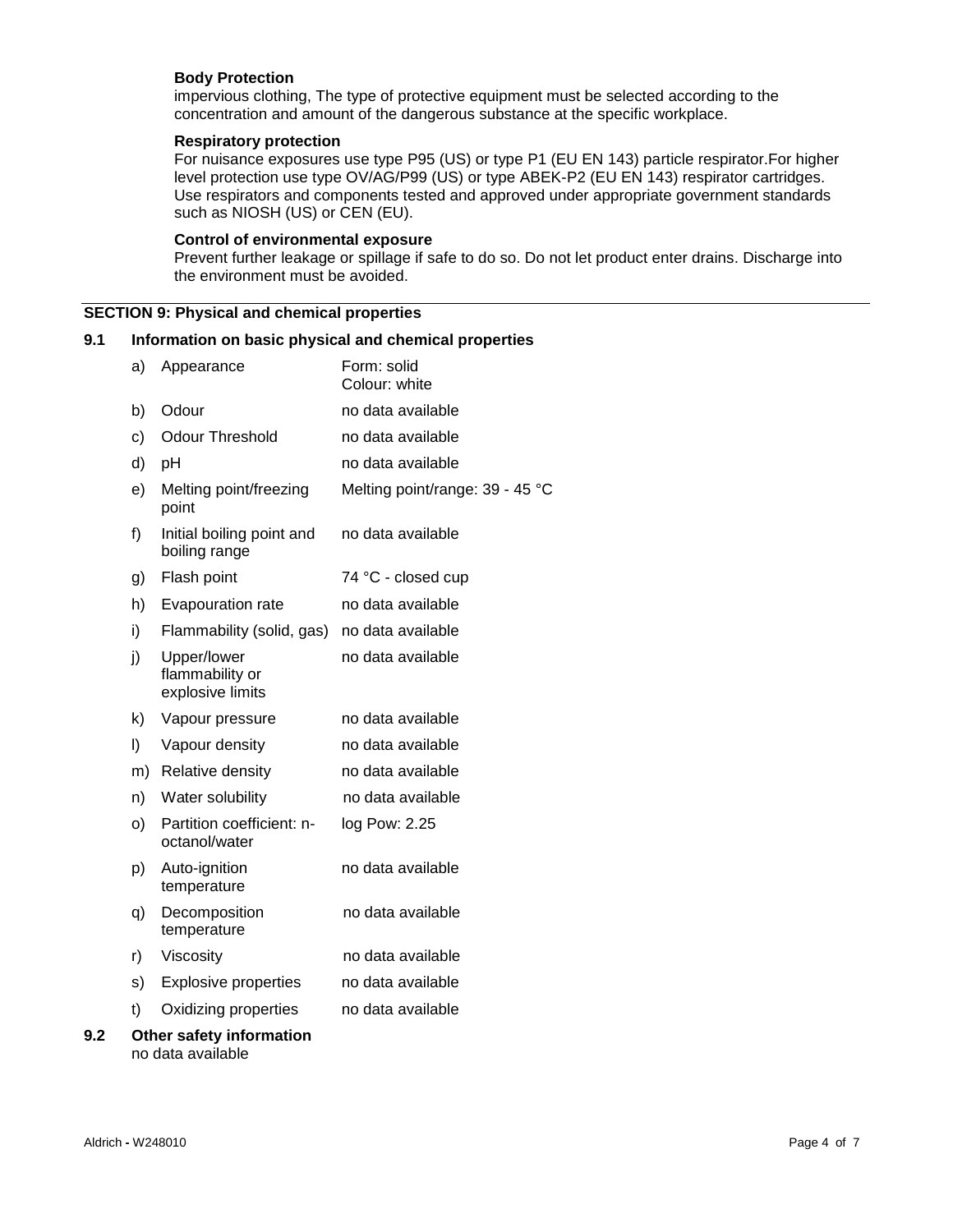#### **SECTION 10: Stability and reactivity**

- **10.1 Reactivity** no data available
- **10.2 Chemical stability** Stable under recommended storage conditions.
- **10.3 Possibility of hazardous reactions** no data available
- **10.4 Conditions to avoid** no data available
- **10.5 Incompatible materials** Strong oxidizing agents
- **10.6 Hazardous decomposition products** Other decomposition products - no data available In the event of fire: see section 5

#### **SECTION 11: Toxicological information**

#### **11.1 Information on toxicological effects**

**Acute toxicity** no data available

**Skin corrosion/irritation** no data available

**Serious eye damage/eye irritation** no data available

**Respiratory or skin sensitisation** no data available

**Germ cell mutagenicity**

no data available

#### **Carcinogenicity**

IARC: No component of this product present at levels greater than or equal to 0.1% is identified as probable, possible or confirmed human carcinogen by IARC.

#### **Reproductive toxicity**

no data available

**Specific target organ toxicity - single exposure** Inhalation - May cause respiratory irritation.

**Specific target organ toxicity - repeated exposure** no data available

**Aspiration hazard** no data available

**Additional Information**

RTECS: Not available

Nausea, Dizziness, Headache, To the best of our knowledge, the chemical, physical, and toxicological properties have not been thoroughly investigated.

#### **SECTION 12: Ecological information**

**12.1 Toxicity**

no data available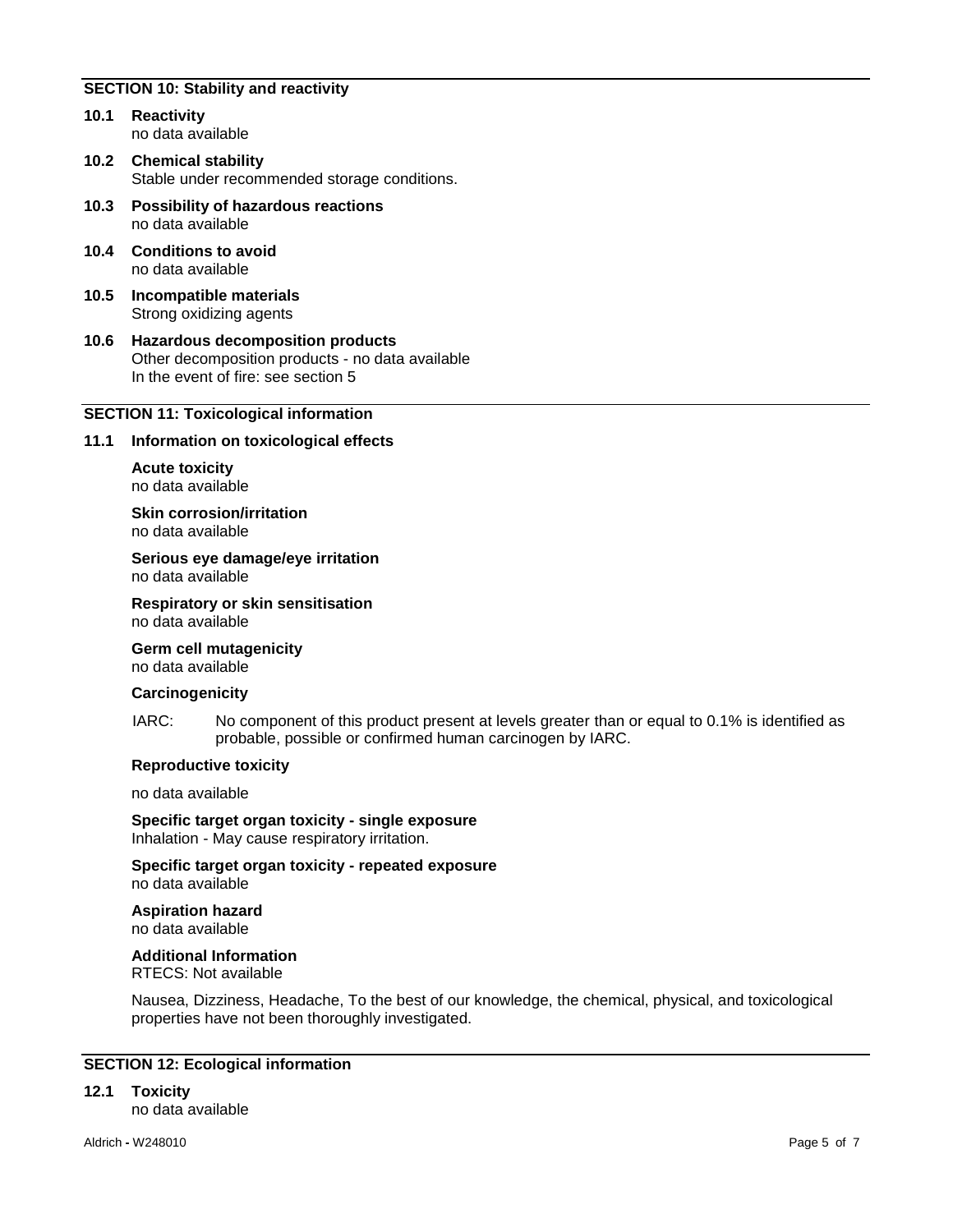# **12.2 Persistence and degradability** no data available **12.3 Bioaccumulative potential** no data available **12.4 Mobility in soil** no data available **12.5 Results of PBT and vPvB assessment** PBT/vPvB assessment not available as chemical safety assessment not required/not conducted **12.6 Other adverse effects** Harmful to aquatic life. **SECTION 13: Disposal considerations 13.1 Waste treatment methods Product** Offer surplus and non-recyclable solutions to a licensed disposal company. Contact a licensed professional waste disposal service to dispose of this material. Dissolve or mix the material with a combustible solvent and burn in a chemical incinerator equipped with an afterburner and scrubber. **Contaminated packaging** Dispose of as unused product. **SECTION 14: Transport information 14.1 UN number** ADR/RID: - IMDG: - IATA: - **14.2 UN proper shipping name** ADR/RID: Not dangerous goods IMDG: Not dangerous goods<br>IATA: Not dangerous goods Not dangerous goods **14.3 Transport hazard class(es)** ADR/RID: - IMDG: - IMDG: - IATA: -**14.4 Packaging group** ADR/RID: - IMDG: - IMDG: - IATA: -

ADR/RID: no IMDG Marine pollutant: no IATA: no **14.6 Special precautions for user** no data available

**14.5 Environmental hazards**

## **SECTION 15: Regulatory information**

This safety datasheet complies with the requirements of Regulation (EC) No. 1907/2006.

# **15.1 Safety, health and environmental regulations/legislation specific for the substance or mixture**

no data available

## **15.2 Chemical Safety Assessment**

For this product a chemical safety assessment was not carried out

# **SECTION 16: Other information**

# **Full text of H-Statements referred to under sections 2 and 3.**

| Eve Irrit.        | Eve irritation                 |             |
|-------------------|--------------------------------|-------------|
| H315              | Causes skin irritation.        |             |
| H <sub>3</sub> 19 | Causes serious eye irritation. |             |
| Aldrich - W248010 |                                | Page 6 of 7 |